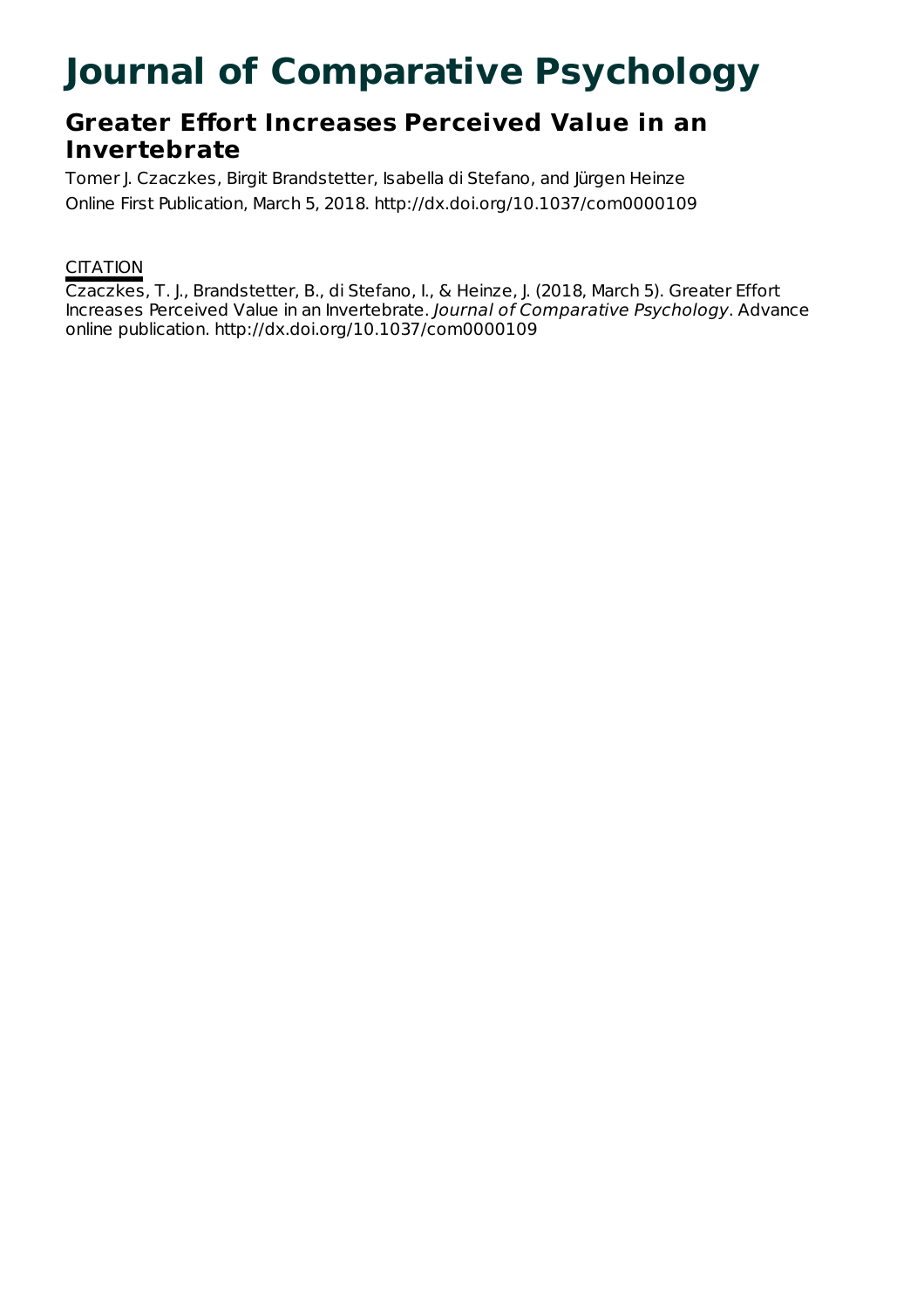

http://dx.doi.org[/10.1037/com0000109](http://dx.doi.org/10.1037/com0000109)

# Greater Effort Increases Perceived Value in an Invertebrate

Tomer J. Czaczkes and Birgit Brandstetter Universität Regensburg

Isabella di Stefano Universität Regensburg and University of Sussex

#### Jürgen Heinze Universität Regensburg

Expending effort is generally considered to be undesirable. However, both humans and vertebrates will work for a reward they could also get for free. Moreover, cues associated with high-effort rewards are preferred to low-effort associated cues. Many explanations for these counterintuitive findings have been suggested, including cognitive dissonance (self-justification) or a greater contrast in state (e.g., energy or frustration level) before and after an effort-linked reward. Here, we test whether effort expenditure also increases perceived value in ants, using both classical cue-association methods and pheromone deposition, which correlates with perceived value. In 2 separate experimental setups, we show that pheromone deposition is higher toward the reward that requires more effort: 47% more pheromone deposition was performed for rewards reached via a vertical runway (high effort) compared with ones reached via a horizontal runway (low effort), and deposition rates were 28% higher on rough (high effort) versus smooth (low effort) runways. Using traditional cue-association methods, 63% of ants trained on different surface roughness, and 70% of ants trained on different runway elevations, preferred the high-effort related cues on a Y maze. Finally, pheromone deposition to feeders requiring memorization of one path bifurcation was up to 29% higher than to an identical feeder requiring no learning. Our results suggest that effort affects value perception in ants. This effect may stem from a cognitive process, which monitors the change in a generalized hedonic state before and after reward.

*Keywords:* within-trial contrast, state-dependent learning, cognitive dissonance, effort justification, pheromone deposition

*Supplemental materials:* http://dx.doi.org/10.1037/com0000109.supp

Traditional economic and evolutionary ecology theories assume that work or effort is something negative, which should be minimized. However, behavioral economists have demonstrated regular deviations by humans from economically rational behavior: Resources are plowed into loss-making ventures due to the resources already invested in them (the sunk cost or Concorde fallacy; Arkes & Blumer, 1985). You might watch an outdoor football game when it is raining, as you have already paid for the ticket, but had the game been free, you would not have gone. People will also work for a reward even if it is offered for free, a phenomenon known as contrafreeloading. They will press a bar for a treat even when a bowl of free treats is placed beside them (Singh & Query, 1971; Tarte, 1981). People place higher value on gains they had to work hard or use their skills for than on rewards gained with little or no effort (Hernandez-Lallement et al., 2014; [Zink,](#page-10-0) [Pagnoni, Martin-Skurski, Chappelow, & Berns, 2004\)](#page-10-0). They thus enjoy such gains more and feel the subsequent loss of such gains more sharply (Hernandez-Lallement et al., 2014).

Much as in economic theory, traditional theories of foraging behavior have assumed that animals attempt to maximize efficiency by minimizing effort (Charnov, 1976; Stephens & Krebs, 1986). However, several animals, overwhelmingly vertebrates,

Tomer J. Czaczkes conceived and designed the study, analyzed the results, and wrote the article. Birgit Brandstetter collected the data for Experiments 1 and 3. Isabella di Stefano collected the data for Experiment 2. Jürgen Heinze improved the article and suggested the necessity for S1

(online supplemental materials). All authors gave final approval for publication.

Tomer J. Czaczkes and Birgit Brandstetter, Animal Comparative Economics Laboratory, Institute of Zoology, Universität Regensburg; Isabella di Stefano, Animal Comparative Economics Laboratory, Institute of Zoology, Universität Regensburg, and Department of Evolution, Behaviour and Ecology, School of Life Sciences, University of Sussex; Jürgen Heinze, Chair of Zoology and Evolutionary Biology, Institute of Zoology, Universität Regensburg.

Tomer J. Czaczkes was supported by a DFG Emmy Noether group leader grant (grant number CZ 237/1–1). We thank Alex Kacelnik, Thomas Zentall, and Katja Rex for helpful comments on previous versions of this article. Thanks to Stephanie Wendt and Felix Oberhauser for collecting the data presented in the S1 (online supplemental materials).

Correspondence concerning this article should be addressed to Tomer J. Czaczkes, Animal Comparative Economics Laboratory, Institute of Zoology, Universität Regensburg, Universitätstrasse 31, 93053 Regensburg, Germany. E-mail: [tomer.czaczkes@ur.de](mailto:tomer.czaczkes@ur.de)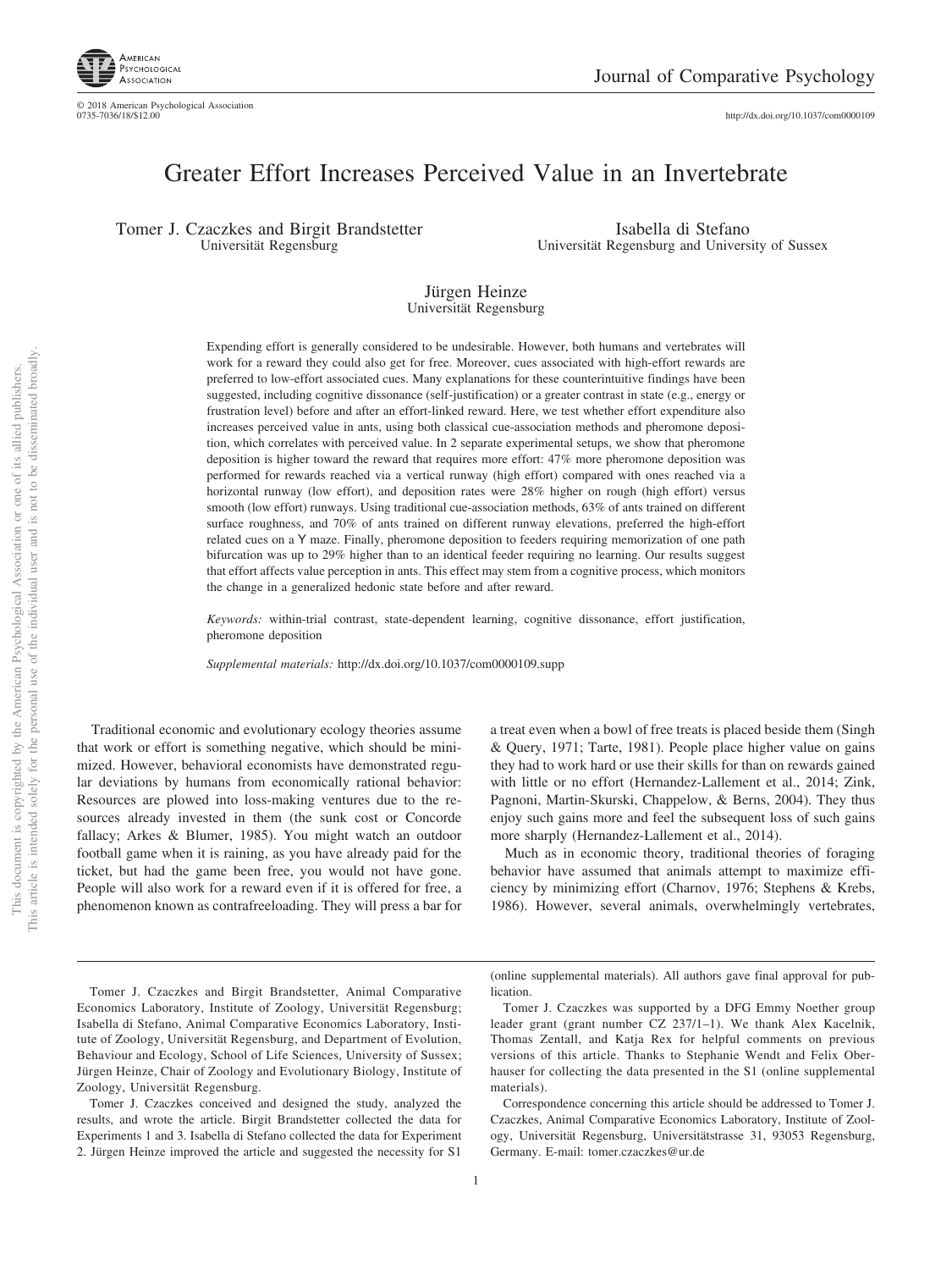have also been found to display contrafreeloading (starlings: Bean, Mason, & Bateson, 1999; rats: Jensen, Leung, & Hess, 1970; macaques: Ogura, 2011; pigeons: Podlesnik & Jimenez-Gomez, 2016), overvalue effort-related rewards (starlings: Aw, Vasconcelos, & Kacelnik, 2011; pigeons: Clement, Feltus, Kaiser, & Zentall, 2000; mice: Johnson & Gallagher, 2011; starlings: Kacelnik & Marsh, 2002; mice: Lydall, Gilmour, & Dwyer, 2010; locusts: Pompilio, Kacelnik, & Behmer, 2006; Zentall, 2015), and arguably make sunk cost errors (for a review, Magalhães & Geoffrey White, 2016). Strangely, the addition of mildly unpleasant stimuli, such as a lack of reward where one was expected, can also increase preference for an option under some circumstances (pigeons: Friedrich, Clement, & Zentall, 2005; Zentall, 2013).

The reason why effort, and negative stimuli, can increase the perceived value of a resource is debated, with the explanation often depending on the background of the researcher. Economists might explain sunk cost effects in terms of loss aversion and the desire to avoid wastefulness (Arkes & Blumer, 1985; Kahneman & Tversky, 1979; Thaler, 2004). Cognitive psychologists have attempted to explain why effort increases perceived value using effort justification and cognitive dissonance theory, wherein the unpleasant dissonance between high effort and low gains is reduced by artificially inflating perceived gains (Festinger, 1962). Many comparative psychologists and ethologists claim that these effort/value effects are a result of within-trial contrast (WTC) or relative changes in state (state-dependent valuation learning).<sup>1</sup> Here, the magnitude of contrast in the state of an animal (energetic or hedonic, i.e., pleasure level) before and after receiving a reward affects the perception of the magnitude of the reward (Aw et al., 2011; Kacelnik & Marsh, 2002; Pompilio et al., 2006; Zentall, 2010). For example, starlings that had to fly for 16 m to receive food might be hungrier than starlings that had to fly 4 m to get the same food and, thus, might value the food received after 16 m more (Kacelnik & Marsh, 2002). As it is reasonable to expect diminishing returns in hedonic state as energy levels are increased, fixed energy gains received at different levels of energy reserves are expected to result in different hedonic gains (Aw et al., 2011; Pompilio et al., 2006). A clear and concise visual explanation of WTC effects is provided by Pompilio et al. (2006, [Figure 1\)](#page-3-0). Other behavioral ecologists have explained such findings in animals by describing the beneficial effects such distorted perception would have, either in terms of increased motivation to forage in lean environments (Johnson & Gallagher, 2011) or as a mechanism for increased information acquisition (Bean et al., 1999; Inglis & Ferguson, 1986; Inglis, Forkman, & Lazarus, 1997). The various effects in which effort distorts value perception are also occasionally explained using separate models. For example, contrafreeloading has been argued to arise due to behavioral momentum, where animals trained to do something simply continue doing so, even when other options become available (Podlesnik & Jimenez-Gomez, 2016).

The different models and explanations of effort/value effects aim to understand different explanatory levels (proximate or ultimate), and many of the arguments are not mutually exclusive. However, explanations such as mental accounting and cognitive dissonance seem to postulate advanced cognitive faculties. Demonstrations of contrafreeloading and of effort altering perceived value cover a range of taxa, including humans (adults and children), apes, monkeys, rats, and fish (see Inglis et al., 1997 for references). Although most demonstrations of effort distorting value perception rely on physical effort, it has been demonstrated in humans that cognitive effort also affects value perception (Hernandez-Lallement et al., 2014). Rats have also been shown, in some situations, to contrafreeload by solving puzzles when free food is available or to take the longer route to a food source (Jensen et al., 1970; Snygg, 1935).

The reasons for showing effort-related value judgments may not be the same for humans and different taxa, especially invertebrates. Although state-dependent value learning has been demonstrated in an insect (Pompilio et al., 2006), to date, there exists no demonstration of effort distorting value perception in an invertebrate. Such demonstrations would be needed to convincingly argue that such effort/value effects occur over a broad range of taxa and to understand how conserved such behavioral "irrationalities" are.

Another limitation of many studies on effort preference in animals is the reliance on linking effort to a neutral conditional stimulus and then testing preference for the stimulus (Clement et al., 2000; Kacelnik & Marsh, 2002; Pompilio et al., 2006). This does not allow conclusions to be drawn about the effect of effort on the hedonic response to a reward, but rather to the cue associated with the reward (Lydall et al., 2010). On the other hand, such methods do provide more biologically relevant data, as they act in the context of naturally co-occurring effects, such as novelty reduction and (outside social insects) satiation. Only recently have studies in mice used untrained behaviors to demonstrate that effort is likely to be increasing the hedonic value of feeding (Johnson & Gallagher, 2011; Lydall et al., 2010, but see Meindl, 2012).

Here, we address several of these issues by investigating effort preference in foraging ants. Many ants, including our study organism *Lasius niger*, deposit pheromone trails to recruit nestmates to valuable resources (Czaczkes, Grüter, & Ratnieks, 2015). The stronger the pheromone trail, the more ants follow it, and, thus, the more resources the colony will invest in exploiting the food to which the trail leads [\(Hangartner, 1969;](#page-9-0) von Thienen, Metzler, Choe, & Witte, 2014; Wilson; The Organization of Mass-Foraging, 1962). When recruiting to sugar solutions, *L. niger* workers deposit more pheromone to higher-quality food (Beckers, Deneubourg, & Goss, 1993), as in many other ants (see Detrain, Deneubourg, & Pasteels, 1999, and references therein). However, pheromone deposition in *L. niger* is not fixed absolutely to the quality of the reward. Rather, it is relative to the expectations of the individual forager. For example, foragers that are trained to a high-quality food source but are presented with a medium-quality food source deposit less pheromone than foragers trained to a lowquality food source that then receive the same medium-quality food source (Wendt & Czaczkes, *in preparation*—for preliminary pilot data, see [https://www.animal-economics.com/value-perception\)](https://www.animal-economics.com/value-perception). Thus, pheromone deposition represents an ant's individual assessment of the value of a resource. As the ants in a colony do not compete over

<sup>&</sup>lt;sup>1</sup> Within-trial contrast (WTC) and state-dependent learning (SDL) are often portrayed as competing theories (Aw et al., 2011; Meindl, 2012), with WTC focusing on hedonic state and SDL focusing on energetic levels. However, SDL does not explicitly focus on energetic levels, but rather suggests that energetic levels may affect a hedonic state (Aw et al., 2011). It is becoming clear that SDL and WTC are describing the same thing in different words (T. Zentall, personal communication). For simplicity, I will refer to both these models as WTC here.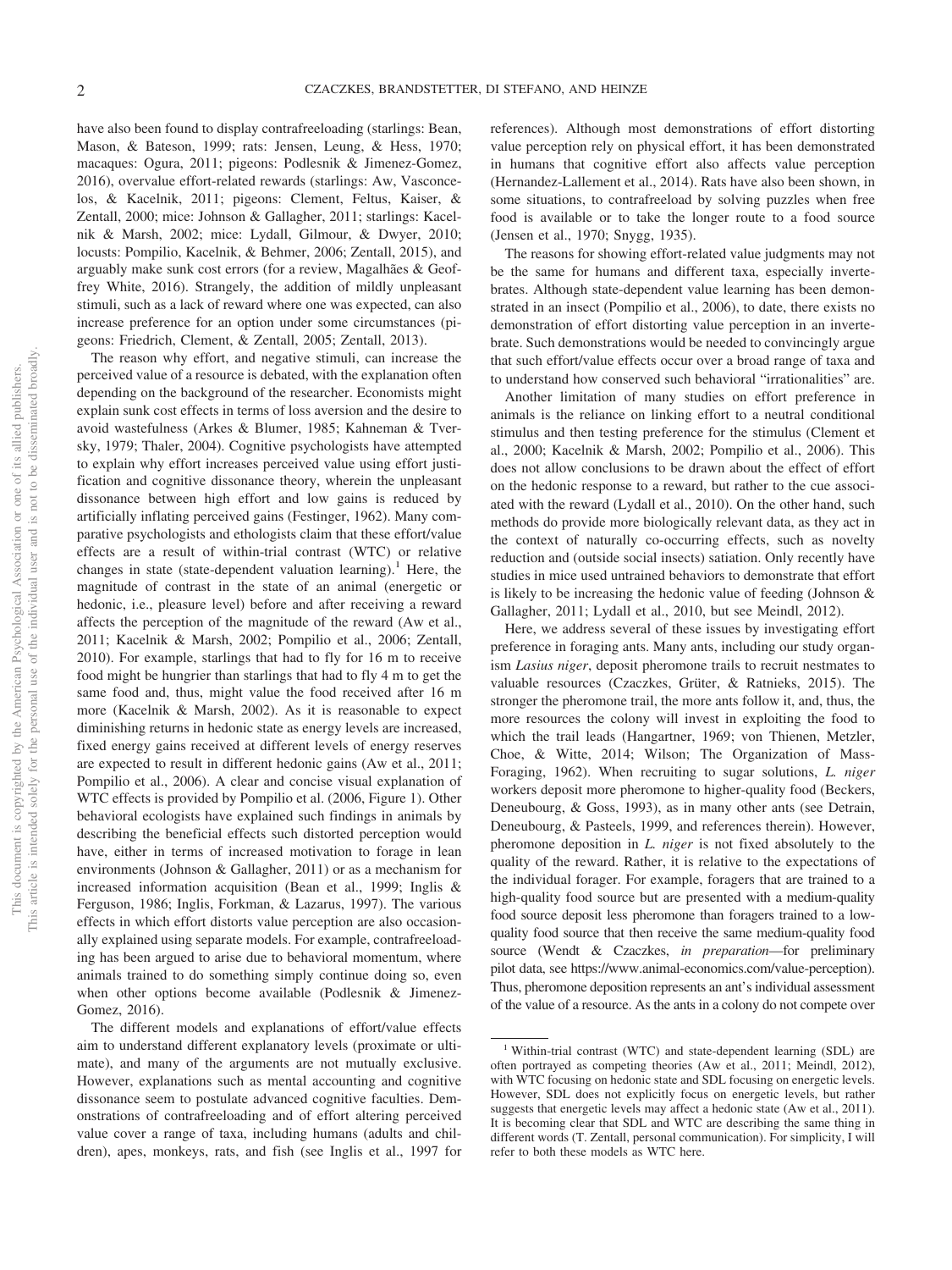food, such recruitment communication is expected to be honest. Thus, it is in each worker's best interest to modulate its pheromone deposition in accordance with the perceived value of the resource. By quantifying pheromone deposition rates to a resource, the perceived value of the resource can be ascertained. We use the pheromone deposition paradigm to test whether individual foragers perceive food that requires more physical effort to collect as more valuable. By linking the effort requirements of the food to odor cues, we confirm the preference for cues related to high-physical-effort food. We then present evidence that ants deposit more pheromone for food sources requiring the memorization of a turn at a bifurcation.

#### **Materials and Method**

#### **Study Species and Maintenance**

We used eight queenless colony fragments of the black garden ant, *L. niger* (Linnaeus), collected from eight different colonies on the University of Regensburg campus. Colonies were housed in a plastic box  $(40 \times 30 \times 20$  cm) with a layer of plaster on the bottom. Each box contained a circular plaster nest (14 cm in diameter, 2 cm in height). Colonies contained  $\sim$  1,000 workers and small amounts of brood and were maintained at ambient temperature (21–25°) and humidity (45–55%) on a 12:12 light:dark cycle. Ants from queenless colonies forage, deposit pheromone, and learn normally. As the ants are foraging for carbohydrates in this experiment, the presence of brood or lack of a queen should have

little influence on the ants' behavior. The ants were fed ad libitum three times per week the Bhatkar diet, a mixture of egg, agar, honey, and vitamins (Bhatkar & Whitcomb, 1970), and supplemented with *Drosophila melanogaster* fruit flies. Colonies were deprived of food for 4 days before each trial to give high and consistent motivation for foraging and pheromone deposition. Water was provided ad libitum.

## **Experiment 1—The Effect of Physical Effort 1: Foraging on Vertical or Horizontal Runways**

The aim of this experiment was to examine whether the difference in physical effort required to forage at the end of a horizontal or vertical runway changed the perceived value of a food source. This was achieved by allowing a forager to alternately find food of identical quality but different odor at the end of a horizontal or vertical runway. Perceived value was quantified using the pheromone deposition paradigm and attraction to visual and olfactory cues associated with each effort treatment.

A single forager was allowed to enter a moveable drawbridge attached to a fixed 10-cm-long, 1-cm-wide platform held at 45°. The fixed platform was connected to a 40-cm-long, 1-cm-wide runway held either vertically or horizontally [\(Figure 1B\)](#page-3-0). Running both up and down vertically is more energy consuming per unit distance for insects than running horizontally (Full & Tullis, 1990; Holt & Askew, 2012; Lipp, Wolf, & Lehmann, 2005), and this effect is exacerbated by carrying a load. A small acetate plate



<span id="page-3-0"></span>*Figure 1.* (A) The Y or L, used in Experiment 3. The Y maze design was also used as a choice assay in Experiments 1 and 2. The striped arm (on the right) was either present to form a Y maze or absent to form an L maze. The narrowed junction ensures the ant senses whether a path choice is available. (B) The physical effort runway used in Experiment 1. Runway position could be horizontal (low effort, dashed lines) or vertical (high effort, dot-dashed lines). Feeders offered colored 1 M sucrose. Yellow sucrose was scented with lemon and reached via a lemon-scented runway. Blue sucrose was scented with rosemary and reached via a rosemaryscented runway. The setup used for Experiment 2 was identical to the horizontal runway setup used in Experiment 1, except that in the rough surface treatment, the runway was replaced by an identically sized length of felt and no visual cues or odor cues on the path were provided. See the online article for the color version of this figure.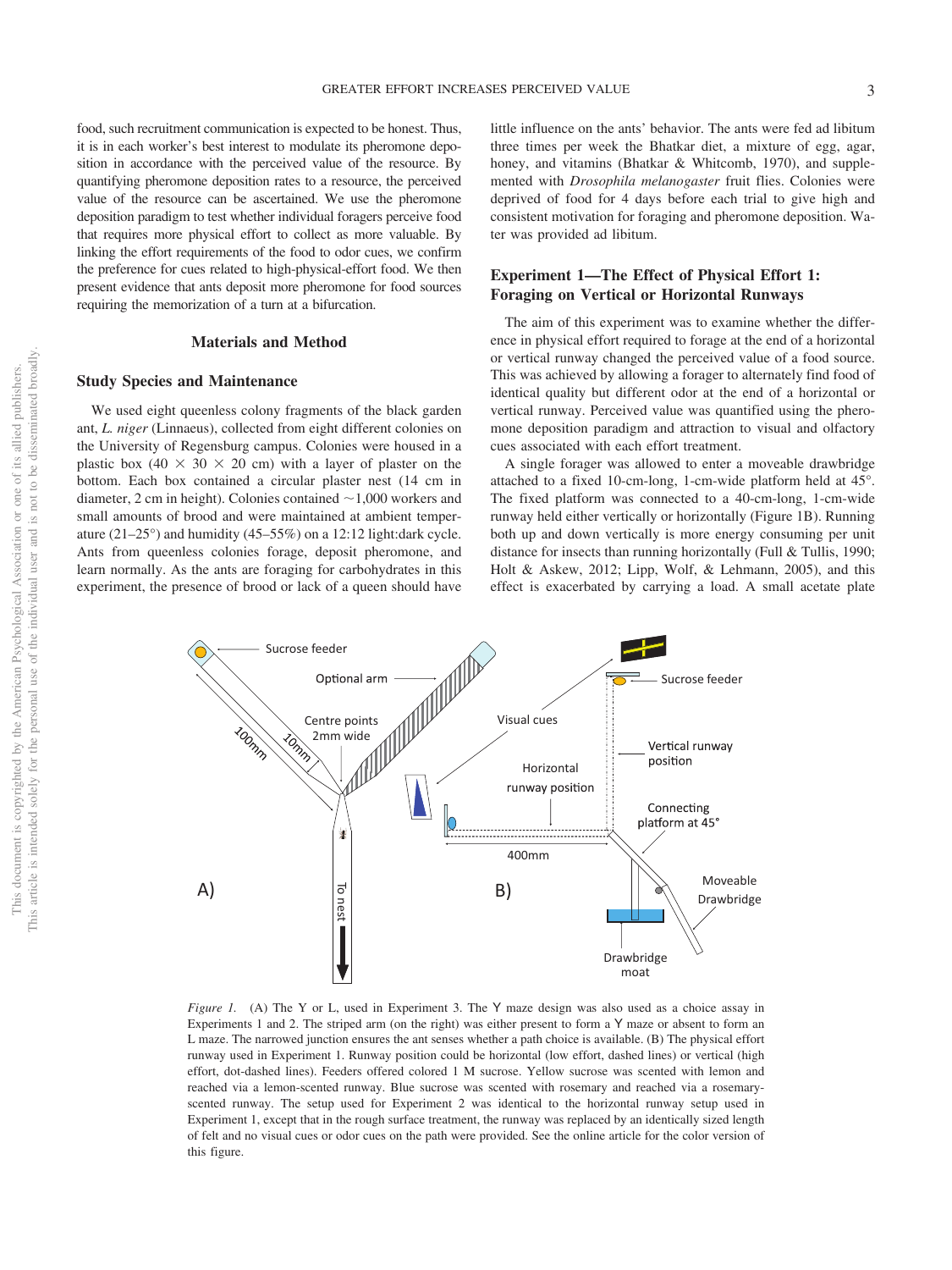perpendicular to the runway acted as a feeder, with drops of 1 M sucrose attached to them by adhesion. The droplets of sucrose were scented with  $12 \mu L$  essential oil (lemon or rosemary) per  $250 \text{ mL}$ . A supplementary experiment showed no difference in pheromone deposition to sucrose solution scented with these two scents (see S2 in the online supplemental materials). The sucrose was also colored with food coloring (blue or yellow; blue: Brilliant blue FCF, E133, 9.26% pure color, 3.6% aluminum, yellow: Tartrazine, E102, 11.70% pure color, 2.5% aluminum, carrying agent sulfate/ chloride; RBV Birkmann GmbH & Co, Halle, Westfalen). Lemonscented sucrose was always colored yellow, and rosemary-scented sucrose blue. Behind and above the plane of the runway, a prominent colored visual cue was displayed (either black and yellow or blue and white; [Figure 1B\)](#page-3-0). The black/yellow visual cue was always associated with the yellow lemon-scented sucrose, and the blue/white visual cue was always associated with the blue rosemary-scented sucrose. Finally, the paper overlays covering the runway were also scented, by storing them for 24 hr in a sealed box in which a large ( $\sim$ 10  $\mu$ L) drop of essential oils was left uncovered on a petri dish. The scent of the runway corresponded to the scent of the sucrose associated with the vertical or horizontal treatment. We provided multiple cues in two modalities to increase the speed of acquisition and strength of association between the cues and the effort treatment (Calvert, Spence, & Stein, 2004). The cue combination associated with each effort treatment was varied systematically, so that yellow/lemon was associated with the vertical runway in half the trials and with the horizontal runway in the other half. The sugar drop allowed ad libitum feeding, as pheromone deposition behavior is only released if the forager manages to sufficiently fill its crop (Mailleux, Deneubourg, & Detrain, 2000). *Lasius niger* are sensitive to sucrose, with 1 M sucrose allowing very high energy intakes and, thus, representing a veryhigh-quality food source (Detrain & Prieur, 2014). When the ant located the drop and began to drink it, the ant was marked with a dot of acrylic paint on the abdomen (see Video S1 in the online supplemental materials). When satiated, the ant returned to the nest and all pheromone deposition behaviors performed on the runway were counted. Pheromone deposition in *L. niger* is a highly stereotyped behavior [\(Beckers, Deneubourg, & Goss, 1992\)](#page-8-0) and easily quantified by eye. The ant was allowed to return to the nest to unload its sucrose load (see Video S2 in the online supplemental materials or a 7-s video on [https://www.youtube.com/watch?v](https://www.youtube.com/watch?v=lxgw74SizFY) [lxgw74SizFY\)](https://www.youtube.com/watch?v=lxgw74SizFY).

In half the trials, the vertical runway was presented first, and in the other half, the horizontal runway was first, according to a pseudorandom schedule. While the ant was in the nest, the runway was replaced with the other effort treatment, and the ant then was allowed to return. This proceeded until the ant had made three visits on a horizontal runway and three on a vertical runway. Pheromone deposition was recorded for all visits for both the outward and the return journey, except for the first outward journey before the ant encountered food, as *L. niger* workers rarely or never deposit pheromone before feeding (personal observation). Travel time in 11 of the 48 ants was recorded on Visits 3–6 for both the outward and the return journey. Travel time was not recorded on Visits 1 and 2, as in these visits, the ant either was not aware that food was present (Visit 1) or had no experience with the current runway setup (Visit 2).

After performing six training visits, the drawbridge was disengaged from the runways, while the ant was in the nest, and connected to a horizontal Y maze, as used in Experiment 3 (see [Figure 1A](#page-3-0) for scales). One arm of the runway was scented with the high-effort odor cue and presented the high-effort visual cue at the end. The other arm presented the low-effort cues. The ant was allowed onto the Y maze, and the arm chosen by the ant, as defined by crossing a line 2 cm from the junction, was noted.

As binomial data from Y mazes can be statistically weak due to low information density, we also attempted to test preference using a second assay. After testing in the Y maze, the ant was allowed to walk onto a piece of paper and placed in a static four-field olfactometer (17 cm in diameter, 1 cm in depth; see Ruther & Steidle, 2000, for details). A 3-mm filter paper disk soaked in each essential oil was presented below opposite fields in the olfactometer, separated by two control fields. The associated visual cues were presented behind and above the back wall of the appropriate olfactometer field and were visible from within the olfactometer. A clear plastic lid was put in place and the movement of the ant video recorded for 210 s. The proportion of time spent by the ant in each field was manually recorded using CowLog 3.0.2, Helsinki [\(Pastell, 2016\).](#page-10-1) After testing, the ant was discarded to avoid pseudoreplication.

### **Experiment 2—The Effect of Physical Effort 2: Foraging Over Rough or Smooth Runways**

The results of Experiment 1 were promising, but there were some methodological issues with that experiment. First, ants have an innate preference for climbing uphill (see S2 in the online supplemental materials for an experimental demonstration). Second, as cues (odor and visual) were available to the ants while on the runway, and as ants traveled slower on the vertical runways, they were exposed to the high-effort cues for longer. This may have caused a preference for the high-effort cues. Third, and related to this, for technical reasons, it was not possible to replace the runway overlays between ant visits. Thus, trail pheromone built up on the runways. As our results show, ants deposited more pheromone on the vertical runways and, thus, may have associated trail pheromone (perhaps an unconditional positive stimulus) more strongly with the vertical runways. Finally, travel time data were not taken for some of the ants, making calculation of a pheromone deposition rate impossible for some of the data. As ants walk slower on vertical surfaces, a rate of pheromone deposition per second is the appropriate measure to take here.

To overcome these limitations, we ran Experiment 2. This experiment was broadly similar to Experiment 1. However, rather than using vertical and horizontal runways to affect effort, we presented ants with smooth runways covered in standard printer paper (low effort) and rough runways covered in polyester felt (density  $350$  g/m<sup>2</sup>; high effort). Ants find it more difficult to walk on rough felt, as can be seen by them walking more slowly and deliberately (Oettler et al., 2013), but *L. niger* workers do not have an innate preference for rough or smooth substrates, and indeed do not seem to be able to use substrate coarseness as an associative cue (Bernadou & Fourcassié, 2008). This makes surface roughness ideal for our current purposes. Runways were unscented and replaced every time an ant walked over them, thus preventing pheromone build-up. However, a 1-cm-wide strip of odor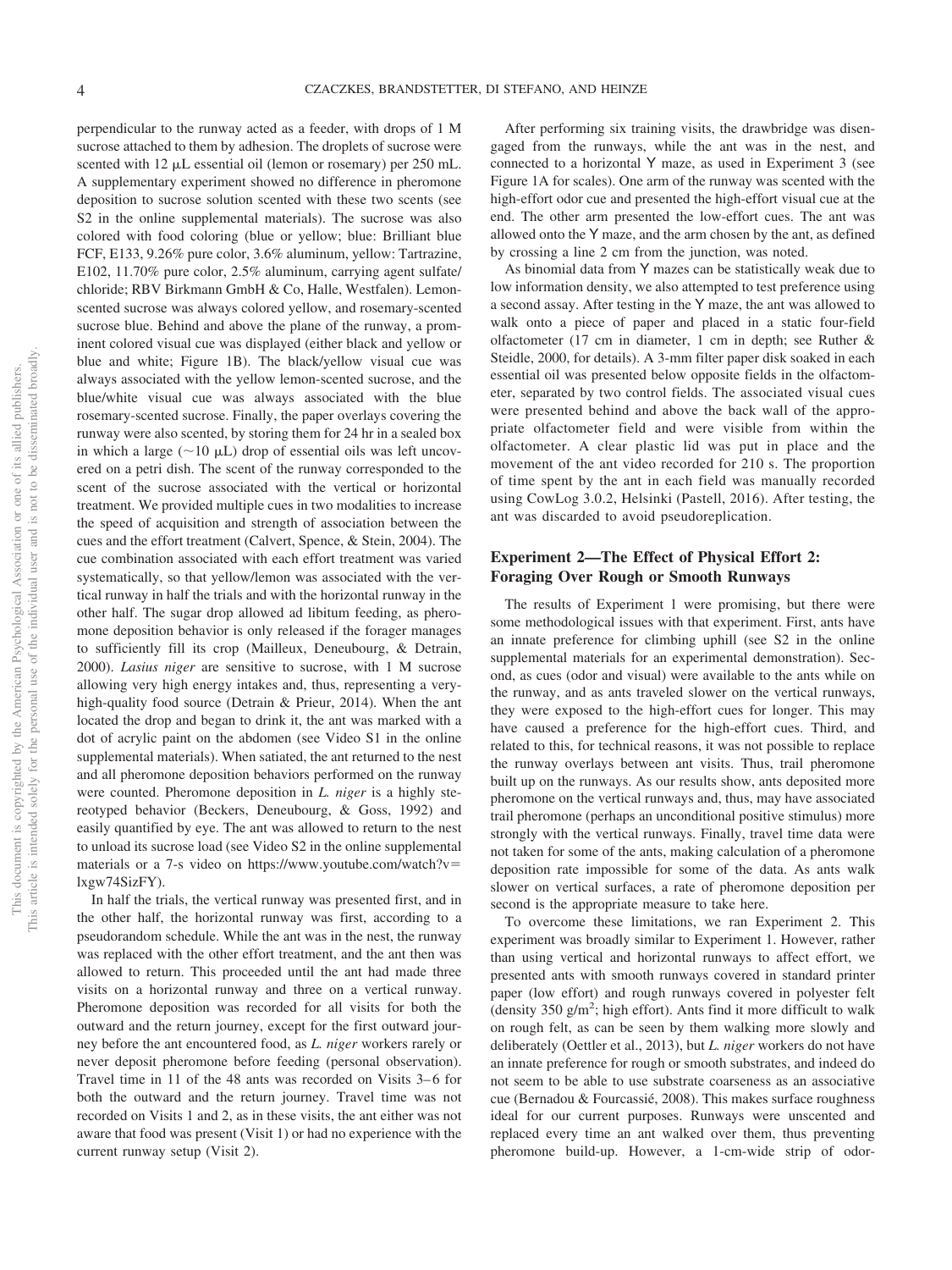impregnated paper was placed on the apex of the bridge before the runway. The odor of this piece of paper was the same as the one the ant would go on to find at the end of the runway. The aim of this piece of paper was not to teach the ants an odor/runway; rather, it was to get ants used to walking on scented surfaces. We offered no visual cues. Thus, the only cue the ants could associate with the runway roughness and effort was the taste of the reward at the end. Ants were allowed to make 10 repeat visits to the food source, five over a rough runway and five over a smooth runway. Travel times on Visits 6–10 were measured. Ants were then tested on a Y maze odor preference test, as in Experiment 1. To increase sample sizes, each ant was tested four times on the Y maze—after it reached the end of the Y maze, it was allowed to walk onto a piece of paper, and replaced in the nest. The sides of the Y maze presenting each odor were changed and the ant allowed onto the maze again. After making four choices, the ant was discarded.

## **Experiment 3—The Effect of Turn Learning on Pheromone Deposition**

As cognitive effort has also been shown in some taxa to distort value perception, in this experiment, we attempted to ascertain whether having to learn a turn to successfully forage at a feeder affects an ants' pheromone deposition behavior. Ants found food either at the end of a Y maze (presumably requiring more cognitive effort) or at the end of an L maze (identical to the Y maze, but without any directional choice or learning required, presumably resulting in less cognitive effort). Pheromone deposition behaviour was tracked on both the outward and return journeys.

An individual forager was given access via a drawbridge to a maze setup as depicted in [Figure 1A,](#page-3-0) consisting of two or three identical disposable paper segments 10 cm in length and 1 cm in width, narrowing to 2 mm at their tips. The segments were aligned at 120° from each other, so as to form either a Y maze if all three segments were used or a wide L maze if only two segments were used. The narrowing at the junction point ensured that workers could sense whether the junction was a bifurcation (Y maze) or a turn (L maze). Here we assume that having to learn a direction choice in a Y maze is more cognitively demanding than merely having to learn to follow a path to its end. *Lasius niger* learn to take the correct turn at a bifurcation quickly, but not immediately (Czaczkes & Heinze, 2015; [Grüter, Czaczkes, & Ratnieks, 2011\)](#page-9-1), implying that some cognitive effort is involved. A drop of sucrose was placed at the end of one arm of the Y maze or the end of the L maze. When satiated, the ant returned to the nest and all pheromone depositions performed on the feeder-laden arm of the maze and the stem were counted. While the ant was in the nest, the paper maze segments were replaced with fresh segments to remove any pheromone and home range markings that might have been deposited, as these can affect pheromone deposition (Czaczkes, Grüter, Ellis, Wood, & Ratnieks, 2013; Czaczkes, Grüter, Jones, & Ratnieks, 2011). The marked ant was then allowed to make another full return visit, with her pheromone deposition on the stem and arm of the maze counted on both her outward and return journey. While drinking at the feeder during the second visit, the paper segments were replaced again. After exiting the maze for the second time, the ant was permanently removed from the colony. In total, 124 ants were tested on the Y maze and 123 on the L maze. The location of the arm (L maze) and the feeder (Y maze) was varied systematically. A video of the ant returning from feeding at the end of a Y maze is provided in Video S1 in the online supplemental materials.

#### **Statistical Analysis**

Statistical analyses were carried out in R 3.1.0 (R Core Team, 2012) using generalized linear mixed models in the LME4 package (Bates et al., 2014). Following Forstmeier and Schielzeth (2011), we included in the tested models only factors and interactions for which we had a priori reasons for including. As multiple data points for pheromone deposition were collected from each individual and multiple ants were tested per colony, ant and colony identity were added as random effects, with ant identity nested inside colony identity. Binomial data (pheromone deposited or not) were modeled using a binomial distribution and logit link function. Count data (number of pheromone depositions for ants that deposited pheromone at least once) were modeled using a Poisson distribution using a log link function. The model formulae used are presented next.

**Experiment 1.** To test for an effect of runway type (vertical or horizontal) on pheromone deposition, the following model formula was used:

Number of pheromone depositions

- = Runway type (vertical or horizontal)
	- $+$  Visit number  $(1 6) +$  Direction (outgoing or returning)
	- Random effects: ant nested within colony

To test whether ants were more likely to choose the low- or high-effort associated cues on the Y maze experiment, we analyzed ant decision data using an exact binomial test. To test whether ants spent more time in the olfactometer fields offering low- or higheffort associated cues, we analyzed the logit-transformed (Shi, Sand Hu, & Xiao, 2013; Warton & Hui, 2011) proportion of time ants spent in each field using the following formula, with a Gaussian error structure:

Proportion of time in  $field = Field ID$  (high-effort cues,

low-effort cues, control)

Random effect: colony

**Experiment 2.** The analysis of pheromone deposition in Experiment 2 was in essence identical to that of Experiment 1. However, due to some heteroskedasticity, the rate of pheromone deposition was square root transformed before testing, and, due to zero inflation, we used a zero-inflated model, using the glmmADMB package (Skaug, Fournier, Nielsen, Magnusson, & Bolker, 2016).

As we tested each ant four times in the odor preference test on the Y maze, we could not use a simple binomial exact test. We also noted a side bias. We therefore we used a generalized linear mixed model using a binomial distribution family.

In this model, the intercept estimate acts as our test of whether the number of correct decisions is different from 0.5.

 $Decision (correct/incorrect) = Correct side (left or right)$ 

+ random effects

(ant nested within colony).

**Experiment 3.** To test for an effect of maze type on pheromone deposition, the following model formula was used: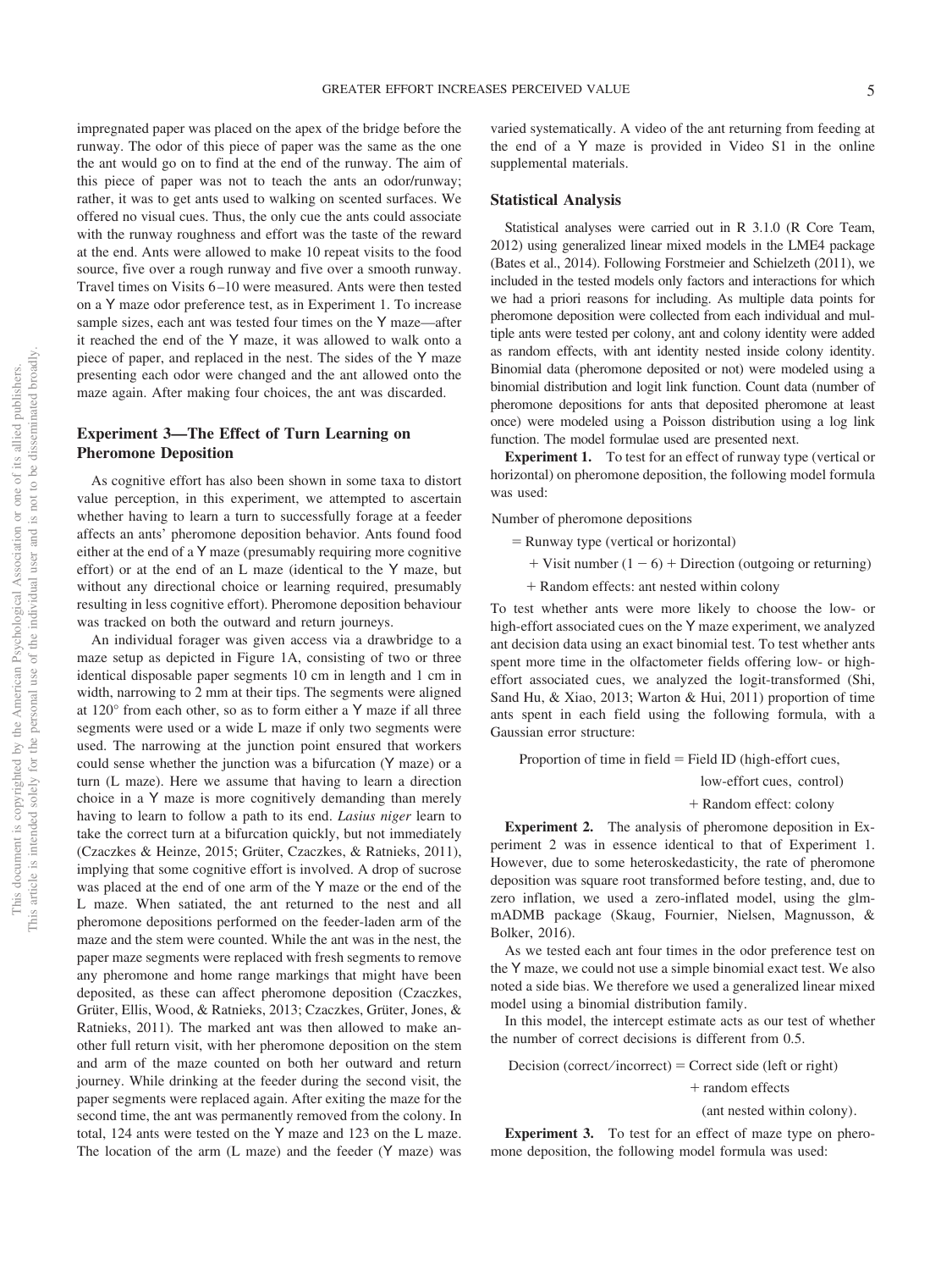Number of pheromone depositions  $=$  Maze type (Y or L maze)

- $+$  Visit number (1 or 2)  $+$  Direction (outgoing or returning)
- + Maze part (arm or stem)
- Random effects: ant nested within colony

We then performed post hoc pairwise comparisons between Y and L maze data for all possible combinations of the other fixed factors. Czaczkes et al. (2013) found that ants, which had made an error while outgoing that they later corrected, deposited more pheromone when returning. We, therefore, also tested for this effect on the second visit in Experiment 1. Furthermore, as Czaczkes et al. (2013) found that ants that were about to make an error decreased their pheromone deposition, we also tested explicitly for this effect. The model formula used was as follows:

Number of pheromone depositions

- Decision on Y maze (correct ⁄ incorrect)
	- (random effect: colony)

The model was run twice, once for outgoing ants and once for returning ants. Following Simmons, Nelson, and Simonsohn (2012), we report how we determined our sample size, all data exclusions (if any), all manipulations, and all measures in the study—see S3 in the online supplemental materials for details.

The raw data for all experiments can be found in S1 in the online supplemental materials.

#### **Results**

# **Experiment 1—The Effect of Physical Effort 1: Foraging on Vertical or Horizontal Runways**

Ants deposited more pheromone when running on high-effort vertical than low-effort horizontal runways ( $Z = 18.25$ ,  $p < .001$ ; Figure 2A). More pheromone was also deposited in later visits  $(Z = 21.52, p < .001)$  and when returning to the nest  $(Z = 3.87,$  $p < .001$ ). Ants also walked more slowly on vertical runways both when going outward (high effort  $M = 25.3$  s,  $SD = 5.7$ , low effort  $M = 22.9$ ,  $SD = 7.2$ ) and when returning (high effort  $M = 21.3$ ,

 $SD = 4.2$ , low effort  $M = 18.7$ ,  $SD = 4.1$ ;  $Z = 2.30$ ,  $p = .027$ ). Ants walked more slowly in later visits  $(Z = -3.10, p = .0037)$ and when returning to the nest  $(Z = -3.85, p < .001)$ .

We measured walking speeds for 11 of the ants tested and pheromone deposition rates per second were calculated for the same. Ants had lower pheromone deposition rates on the loweffort horizontal runways than on the high-effort vertical runways  $(Z = -3.66, p = .0051$ ; see Figure S3 in S2 in the online supplemental materials). This effect was stronger for ants outgoing toward the food than returning to the nest, as shown by a significant interaction ( $Z = 1.98$ ,  $p = .048$ ). Ants had lower pheromone deposition rates on their return journey to the nest  $(Z = -3.28$ ,  $p = .0014$ .

When offered a choice between cues associated with high or low effort on a Y maze, significantly more  $(42/59 = 71\%)$  ants went toward the high-effort cues (binomial test:  $p = .0015, 95\%$  confidence interval [0.58, 0.82]). In a supplementary experiment, a slight but significant preference for vertical paths by naïve scouting ants was found (60.7%—456 out of 751 ants chose a vertical over a horizontal path, binomial test:  $p < .001$ ; see S2 in the online supplemental materials). In the four-field olfactometer assay, there was no difference between the proportion of time ants spent in the fields with high-effort cues, low-effort cues, or no cues ( $Z = 0.38$ ,  $p = .93$ ).

# **Experiment 2—The Effect of Physical Effort 2: Foraging Over Rough or Smooth Runways**

Ants deposited pheromone at higher rates when running on high-effort rough runways than low-effort smooth runways (*Z* 4.14,  $p < .001$ ; Figure 2B). Pheromone was deposited at a lower rate when returning to the nest than when heading toward the food source  $(Z = -11.66, p < .001)$ . Pheromone deposition rates were not affected by the visit number ( $Z = -0.56$ ,  $p = .58$ ).

When offered a choice between cues associated with high or low effort on a Y maze, significantly more  $(67/107 = 63%)$  choices were made for the high-effort cues ( $Z = 3.66$ ,  $p = .00026$ ). We also noted a significant left bias in our results ( $Z = 3.25$ ,  $p = .0011$ ). Side biases are relatively common in ant behavior (Hunt et al., 2014).



*Figure 2.* (A) Pheromone deposition on the high-effort vertical runway and low-effort horizontal runway. (B) Pheromone deposition rates on the high-effort rough runway and low-effort smooth runway. Error bars are 95% confidence intervals for the mean. See the online article for the color version of this figure.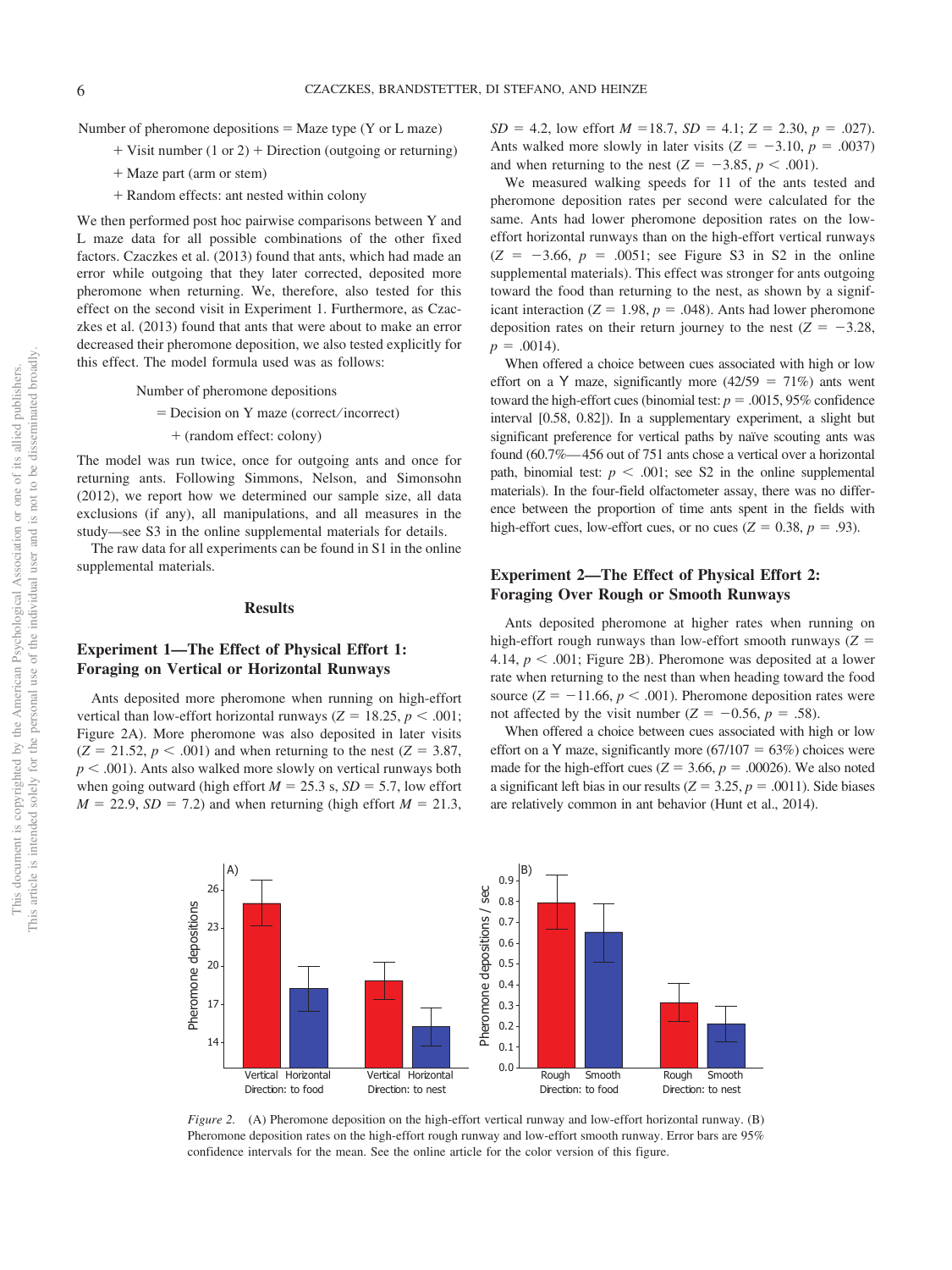# **Experiment 3—The Effect of Turn Learning on Pheromone Deposition**

Overall, ants deposited more pheromone on the Y maze than the L maze  $(Z = 4.17, p < .001$ ; [Figure 3\)](#page-7-0). As previously reported (Czaczkes et al., 2013; Czaczkes & Heinze, 2015), ants also deposited more pheromone when returning to the nest than when returning to the food source (*Z* = 28.91, *p* < .001) and on the second visit (*Z* = 16.12, *p* < .001). There was no significant difference in the amount of pheromone deposited between the arm and the stem of the mazes  $(Z = 1.70)$ ,  $p = .11$ ). Note that pheromone deposition is much lower in this experiment, largely due to the much shorter distances that pheromone deposition was measured on.

Ants that made a mistake on the Y maze on their return to the feeder (Visit 2) did not deposit more pheromone on the subsequent return to the nest  $(Z = 0.79, p = .43)$ . While the outgoing ants that were going to make a mistake did deposit less pheromone on the stem of the maze (i.e., before making a decision), this difference was not significant  $(Z = -1.04, p = .30)$ .

#### **Discussion**

Our results demonstrate that effort increases the perceived value of a food source in an insect. Using a pheromone deposition paradigm allowed us to explore value perception without prior training. By also using a more traditional association-based method, we provide separate evidence for the value distortion by effort effect, while also supporting our claim that pheromone deposition is a good assay for quantifying value perception and preference.

In Experiments 1 and 2, higher effort caused costs both in terms of time and energy. Ants and other insects tend to maintain metabolic rates stable while traveling on slopes or vertically but reduce walking speed (Full & Tullis, 1990; Holt & Askew, 2012; Lipp et al., 2005). This results in higher metabolic costs per unit distance. The metabolic costs of running on rougher surfaces, and whether ants compensate in terms of speed, are not known. It is not clear whether it was the delay or the increased metabolic costs that caused the value perception distortions we report. Metabolic effort and differences in energetic state have been consistently shown to result in value perception distortion, but results from experiments on delay have been mixed, with some studies finding strong effects, some finding no effects, and some finding effects additive with energetic costs (Arantes & Grace, 2008; Aw et al., 2011; DiGian, Friedrich, & Zentall, 2004; Meindl, 2012; Vasconcelos, Urcuioli, & Lionello-DeNolf, 2007). However, the energetic cost of walking in at least one ant measured is insignificant compared with the energetic content of retrieved food [\(Gissel](#page-9-2) [Nielsen, 2001\)](#page-9-2). Different taxa respond to delay and effort costs differently (Stevens, Rosati, Ross, & Hauser, 2005), which may explain the inconsistent results between studies. The lack of effect in the olfactometer assay in Experiment 1 was likely due to the disturbance caused by placing the ants in the apparatus, and the fact that the assay allows less natural behavior than the undisturbed goal-directed walking in the Y maze and on the runways. When in the olfactometer, the ants seemed to be attempting to escape, rather than searching for food.

The results of Experiment 1 are suggestive of effort distorting value perception but, due to some design flaws (see Method), do not

<span id="page-7-0"></span>

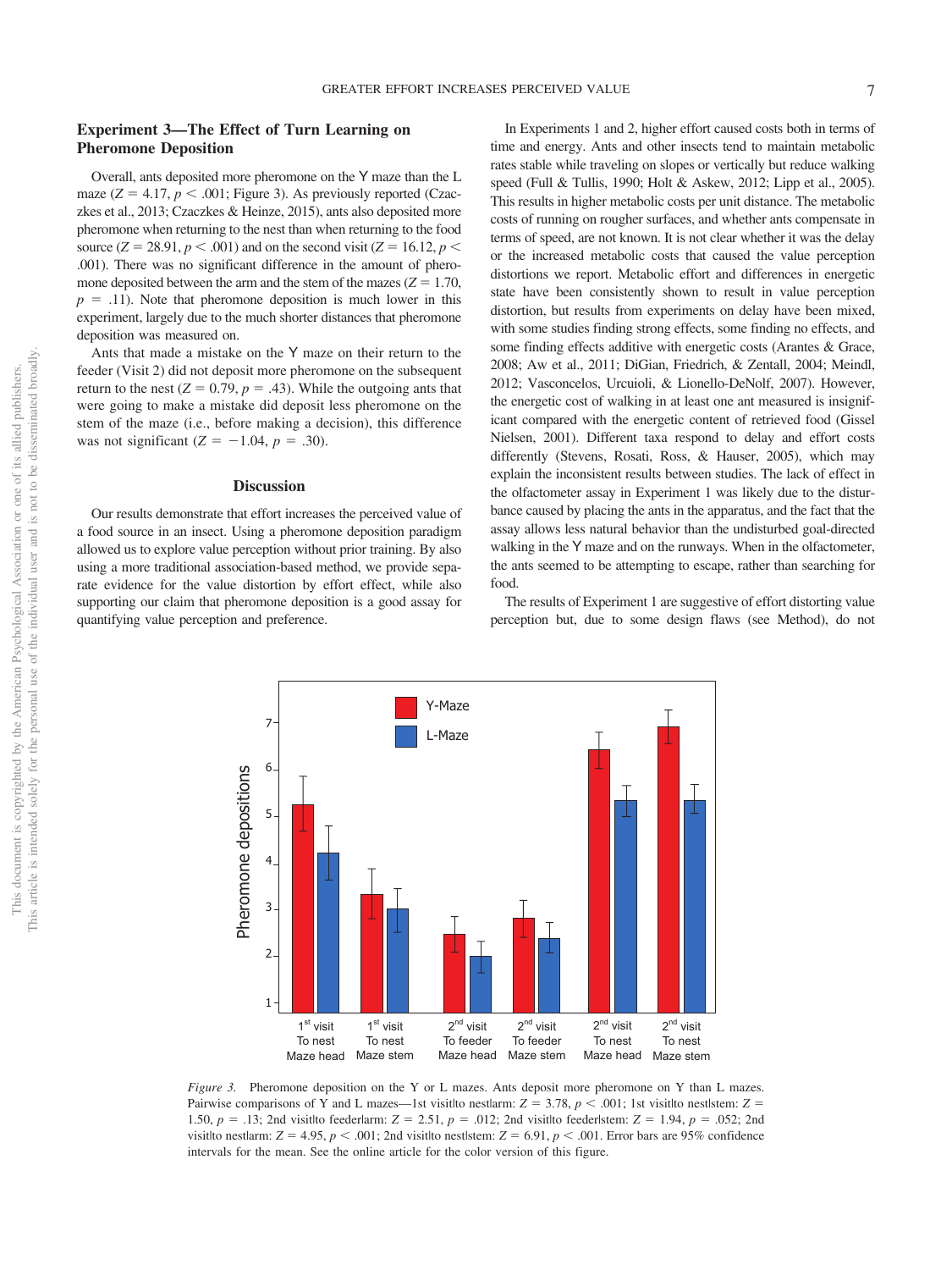constitute strong evidence on their own. Experiment 2 was designed to overcome these weaknesses, and succeeded. The results of Experiment 2 do constitute strong evidence of effort distorting value perception. In light of those results, we can be confident that much of the effect seen in Experiment 1 was also driven by effort, not other causes.

The results of Experiment 3 are more ambiguous and can be explained in terms of ecologically sensible behavior: It has been previously reported that ants deposit more pheromone on hard-tolearn routes, which presumably require increased cognitive effort (Czaczkes et al., 2013; Czaczkes, Weichselgartner, Bernadou, & Heinze, 2016). They may do this to help their sisters on difficult routes. Moreover, the exact nature of the costs (if any) caused by the cognitive effort treatment in our experiment is not clear. Although learning is likely to be metabolically costly (Burns, Foucaud, & Mery, 2011; Jaumann, Scudelari, & Naug, 2013), it is not clear how energetically costly learning one turn on a Y maze is. The costs of learning in this case, if any, may well be affective in nature. Thus, although we present the results of Experiments 3 as worthy of consideration in terms of value perception distortion, we refrain from making any strong claims based on those data. We hope that future studies can further explore value perception distortion due to cognitive effort in invertebrates.

The effects of physical effort and the putative effects of cognitive effort we report can be understood in terms of the WTC models (Kacelnik & Marsh, 2002; Pompilio et al., 2006; Zentall, 2010, 2013). For this to work, however, some form of hedonic state—a generalized integrator of both physical and mental states—must be postulated. Changes in this integrator can then be tracked to note contrast magnitude. Even when putting aside the results of Experiment 3, we feel that this is a reasonable assumption. Indeed, similar calls for a unified "common currency" for driving behavior have been convincingly made (Cabanac, 1992; McFarland & Sibly, 1975). Such a metric would integrate many different inputs, both internal and external, such as hunger, fear, sexual arousal, social status, and so forth. Such an integrator may well be physiological in nature (Fairclough & Houston, 2004). A unified integrator also resolves the apparent conflict between SDL and WTC effects. State-dependent models of the effort/value distortion effect also have the benefits of elegantly explaining several related findings. They well explain why other aversive stimuli, such as delay to reward or even a lack of reward, can have similar and additive distortive effects on value perception (DiGian et al., 2004; Lydall et al., 2010). In addition, a state-dependent model based on an integrated hedonic metric of state can reconcile the positive effects of effort on value perception with the empirical and intuitive fact that effort is, generally speaking, aversive. One remaining puzzle in our study is whether climbing vertically results in a negative hedonic impact for ants, given that ants have a weak preference for climbing vertical runways (see S2 in the online supplemental materials). This may indicate a distinction between *liking* and *wanting* as in humans (Robinson & Berridge, 1993): Ants may want to climb uphill, but may not like it.

Affective state, the currency of our proposed unified integrator, strongly affects cognitive biases. Mammals, birds, and even honeybees that are in a negative affective state (e.g., agitated or with poor welfare) show *pessimism*, in that they interpret mixed stimuli as predominantly negative (Bateson, Desire, Gartside, & Wright, 2011; [Harding, Paul, & Mendl, 2004;](#page-9-3) Matheson, Asher, & Bateson, 2008).

Such affective states have been argued to act as integrators of experience from the environment, functioning as proxy Bayesian priors. However, this understanding of how (affective) state affects perception is at odds with the finding that effort increases perceived value. Hard work should reduce affective state, thus reducing the perceived value of the reward. Similarly, in studies of incentive contrasts, prior high reward reduced the perceived value of moderate rewards, and vice versa for prior low rewards [\(Couvillon & Bitterman, 1984;](#page-9-4) Flaherty, 1996) Clearly, we are still far from a unified understanding of reward perception in either vertebrates or invertebrates.

Here we provide the first demonstration that effort can distort value perception in an invertebrate. Our results also help to explain the finding that, at a collective level, ants will preferentially exploit a food source found after an ascent rather than an otherwise identical one reached via a descending path (Bles, Lozet, de Biseau, Campo, & Deneubourg, 2017). Many invertebrates, especially social insects, have been shown to possess remarkable cognitive abilities, such as learning of abstract concepts and making abstract associations (Avarguès-Weber, Dyer, Combe, & Giurfa, 2012; Avarguès-Weber & Giurfa, 2013; Czaczkes, Schlosser, Heinze, & Witte, 2014; [Giurfa, Zhang, Jenett, Menzel, & Sriniva](#page-9-5)[san, 2001;](#page-9-5) Menzel, 2012). That invertebrates also show directly analogous cognitive patterns to those found in vertebrates (including humans) suggests that invertebrates represent a good, and tractable, model for studying cognitive phenomena (Menzel, 2012). Some ants in particular, due to their easily observed pheromone deposition behavior, may be an overlooked model for studying value perception and economic decision-making.

#### **References**

- Arantes, J., & Grace, R. C. (2008). Failure to obtain value enhancement by within-trial contrast in simultaneous and successive discriminations. *Learning and Behavior, 36,* 1–11.<http://dx.doi.org/10.3758/LB.36.1.1>
- Arkes, H. R., & Blumer, C. (1985). The psychology of sunk cost. *Organizational Behavior and Human Decision Processes, 35,* 124–140. [http://dx.doi.org/10.1016/0749-5978\(85\)90049-4](http://dx.doi.org/10.1016/0749-5978%2885%2990049-4)
- Avarguès-Weber, A., Dyer, A. G., Combe, M., & Giurfa, M. (2012). Simultaneous mastering of two abstract concepts by the miniature brain of bees. *Proceedings of the National Academy of Sciences of the United States of America, 109,* 7481–7486. [http://dx.doi.org/10.1073/pnas](http://dx.doi.org/10.1073/pnas.1202576109) [.1202576109](http://dx.doi.org/10.1073/pnas.1202576109)
- Avarguès-Weber, A., & Giurfa, M. (2013). Conceptual learning by miniature brains. *Proceedings of the Royal Society B: Biological Sciences, 280,* 20131907.<http://dx.doi.org/10.1098/rspb.2013.1907>
- Aw, J. M., Vasconcelos, M., & Kacelnik, A. (2011). How costs affect preferences: Experiments on state dependence, hedonic state and withintrial contrast in starlings. *Animal Behaviour, 81,* 1117–1128. [http://dx](http://dx.doi.org/10.1016/j.anbehav.2011.02.015) [.doi.org/10.1016/j.anbehav.2011.02.015](http://dx.doi.org/10.1016/j.anbehav.2011.02.015)
- Bates, D., Maechler, M., Bolker, B., Walker, S., Christensen, R. H. B., & Singmann, H. (2014). *lme4: Linear mixed-effects models using Eigen and S4 (Version 1.1–5)*. Retrieved from [http://cran.r-project.org/web/](http://cran.r-project.org/web/packages/lme4/index.html) [packages/lme4/index.html](http://cran.r-project.org/web/packages/lme4/index.html)
- Bateson, M., Desire, S., Gartside, S. E., & Wright, G. A. (2011). Agitated honeybees exhibit pessimistic cognitive biases. *Current Biology, 21,* 1070–1073.<http://dx.doi.org/10.1016/j.cub.2011.05.017>
- Bean, D., Mason, G. J., & Bateson, M. (1999). Contrafreeloading in starlings: Testing the information hypothesis. *Behaviour, 136,* 1267– 1282.<http://dx.doi.org/10.1163/156853999500712>
- <span id="page-8-0"></span>Beckers, R., Deneubourg, J., & Goss, S. (1992). Trail laying behaviour during food recruitment in the ant *Lasius niger* (L.). *Insectes Sociaux, 39,* 59–72.<http://dx.doi.org/10.1007/BF01240531>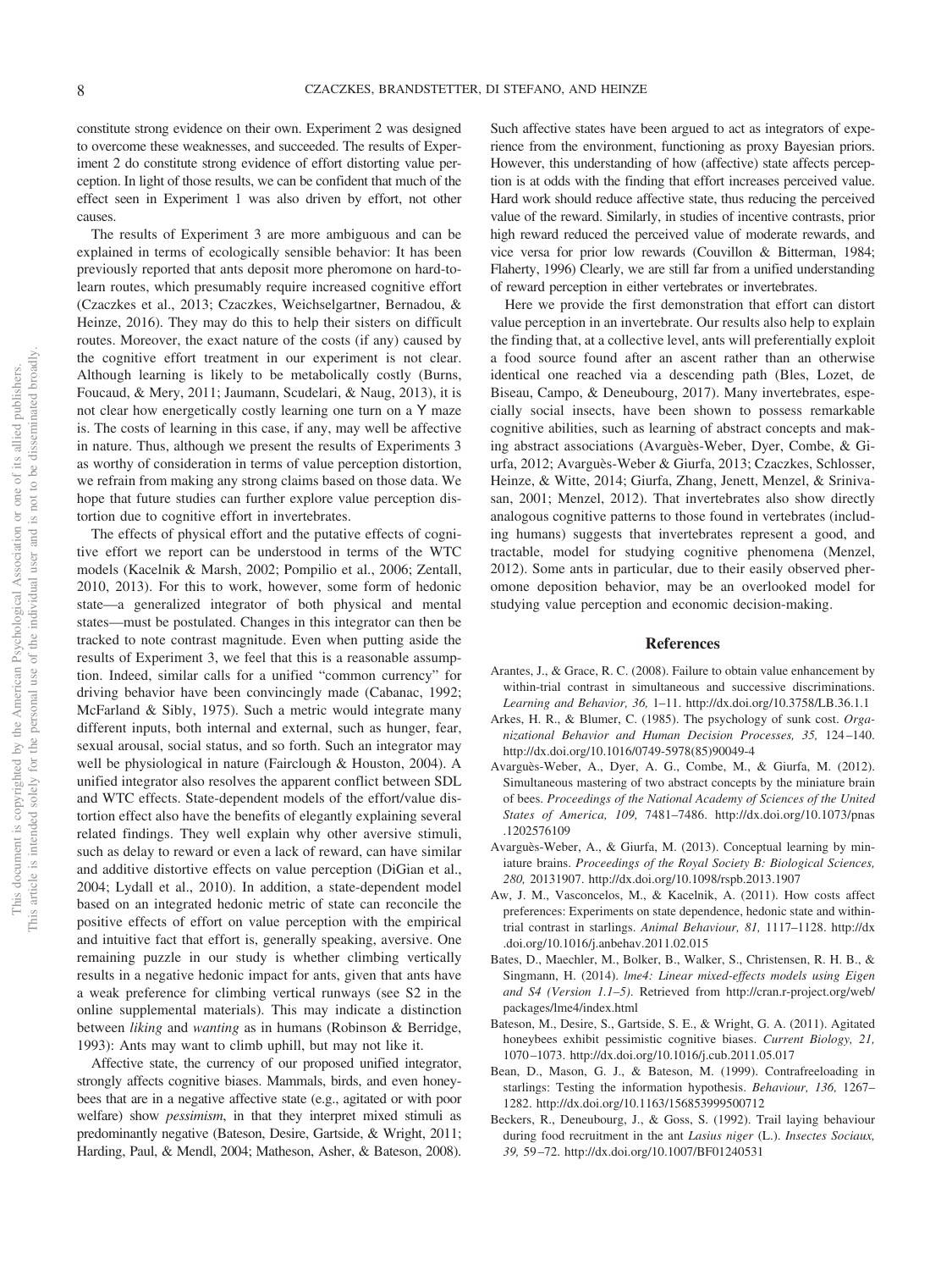- Beckers, R., Deneubourg, J. L., & Goss, S. (1993). Modulation of trail laying in the ant *Lasius niger* (Hymenoptera: Formicidae) and its role in the collective selection of a food source. *Journal of Insect Behavior, 6,* 751–759.<http://dx.doi.org/10.1007/BF01201674>
- Bernadou, A., & Fourcassié, V. (2008). Does substrate coarseness matter for foraging ants? An experiment with *Lasius niger* (Hymenoptera; Formicidae). *Journal of Insect Physiology, 54,* 534–542. [http://dx.doi](http://dx.doi.org/10.1016/j.jinsphys.2007.12.001) [.org/10.1016/j.jinsphys.2007.12.001](http://dx.doi.org/10.1016/j.jinsphys.2007.12.001)
- Bhatkar, A., & Whitcomb, W. H. (1970). Artificial diet for rearing various species of ants. *The Florida Entomologist, 53,* 229–232. [http://dx.doi](http://dx.doi.org/10.2307/3493193) [.org/10.2307/3493193](http://dx.doi.org/10.2307/3493193)
- Bles, O., Lozet, N., de Biseau, J. C., Campo, A., & Deneubourg, J.-L. (2017). Effect of the land area elevation on the collective choice in ants. *Scientific Reports, 7,* 8745.<http://dx.doi.org/10.1038/s41598-017-08592-9>
- Burns, J. G., Foucaud, J., & Mery, F. (2011). Costs of memory: Lessons from "mini" brains. *Proceedings of the Royal Society of London B: Biological Sciences, 278,* 923–929.<http://dx.doi.org/10.1098/rspb.2010.2488>
- Cabanac, M. (1992). Pleasure: The common currency. *Journal of Theoretical Biology, 155,* 173–200. [http://dx.doi.org/10.1016/S0022-](http://dx.doi.org/10.1016/S0022-5193%2805%2980594-6) [5193\(05\)80594-6](http://dx.doi.org/10.1016/S0022-5193%2805%2980594-6)
- Calvert, G., Spence, C., & Stein, B. E. (2004). *The handbook of multisensory processes*. Cambridge, MA: MIT Press.
- Charnov, E. L. (1976). Optimal foraging, the marginal value theorem. *Theoretical Population Biology, 9,* 129–136. [http://dx.doi.org/10.1016/](http://dx.doi.org/10.1016/0040-5809%2876%2990040-X) [0040-5809\(76\)90040-X](http://dx.doi.org/10.1016/0040-5809%2876%2990040-X)
- Clement, T. S., Feltus, J. R., Kaiser, D. H., & Zentall, T. R. (2000). "Work ethic" in pigeons: Reward value is directly related to the effort or time required to obtain the reward. *Psychonomic Bulletin and Review, 7,* 100–106.<http://dx.doi.org/10.3758/BF03210727>
- <span id="page-9-4"></span>Couvillon, P. A., & Bitterman, M. E. (1984). The overlearning-extinction effect and successive negative contrast in honeybees (*Apis mellifera*). *Journal of Comparative Psychology, 98,* 100.
- Czaczkes, T. J., Castorena, M., Schürch, R., & Heinze, J. (2017). Pheromone trail following in the ant *Lasius niger*: High accuracy and variability but no effect of task state. *Physiological Entomology, 42,* 91–97. <http://dx.doi.org/10.1111/phen.12174>
- Czaczkes, T. J., Grüter, C., Ellis, L., Wood, E., & Ratnieks, F. L. (2013). Ant foraging on complex trails: Route learning and the role of trail pheromones in *Lasius niger*. *The Journal of Experimental Biology, 216,* 188–197.<http://dx.doi.org/10.1242/jeb.076570>
- Czaczkes, T. J., Grüter, C., Jones, S. M., & Ratnieks, F. L. W. (2011). Synergy between social and private information increases foraging efficiency in ants. *Biology Letters, 7,* 521–524. [http://dx.doi.org/10.1098/](http://dx.doi.org/10.1098/rsbl.2011.0067) [rsbl.2011.0067](http://dx.doi.org/10.1098/rsbl.2011.0067)
- Czaczkes, T. J., Grüter, C., & Ratnieks, F. L. W. (2015). Trail pheromones: An integrative view of their role in social insect colony organization. *Annual Review of Entomology, 60,* 581–599. [http://dx.doi.org/10.1146/](http://dx.doi.org/10.1146/annurev-ento-010814-020627) [annurev-ento-010814-020627](http://dx.doi.org/10.1146/annurev-ento-010814-020627)
- Czaczkes, T. J., & Heinze, J. (2015). Ants adjust their pheromone deposition to a changing environment and their probability of making errors. *Proceedings of the Royal Society B-Biological Sciences, 282,* 20150679. <http://dx.doi.org/10.1098/rspb.2015.0679>
- Czaczkes, T. J., Schlosser, L., Heinze, J., & Witte, V. (2014). Ants use directionless odour cues to recall odour-associated locations. *Behavioral Ecology and Sociobiology, 68,* 981–988. [http://dx.doi.org/10.1007/](http://dx.doi.org/10.1007/s00265-014-1710-2) [s00265-014-1710-2](http://dx.doi.org/10.1007/s00265-014-1710-2)
- Czaczkes, T. J., Weichselgartner, T., Bernadou, A., & Heinze, J. (2016). The Effect of trail pheromone and path confinement on learning of complex routes in the ant *Lasius niger*. *PLoS ONE, 11,* e0149720. <http://dx.doi.org/10.1371/journal.pone.0149720>
- Detrain, C., Deneubourg, J.-L., & Pasteels, J. M. (1999). Decision-making in foraging by social insects. In *Information processing in social insects* (pp. 331–354). Basel, Switzerland: Springer. [http://dx.doi.org/10.1007/](http://dx.doi.org/10.1007/978-3-0348-8739-7_18) [978-3-0348-8739-7\\_18](http://dx.doi.org/10.1007/978-3-0348-8739-7_18)
- Detrain, C., & Prieur, J. (2014). Sensitivity and feeding efficiency of the black garden ant *Lasius niger* to sugar resources. *Journal of Insect Physiology, 64,* 74–80. [http://dx.doi.org/10.1016/j.jinsphys.2014.03](http://dx.doi.org/10.1016/j.jinsphys.2014.03.010) [.010](http://dx.doi.org/10.1016/j.jinsphys.2014.03.010)
- Digian, K. A., Friedrich, A. M., & Zentall, T. R. (2004). Discriminative stimuli that follow a delay have added value for pigeons. *Psychonomic Bulletin and Review, 11,* 889–895. [http://dx.doi.org/10.3758/](http://dx.doi.org/10.3758/BF03196717) [BF03196717](http://dx.doi.org/10.3758/BF03196717)
- Fairclough, S. H., & Houston, K. (2004). A metabolic measure of mental effort. *Biological Psychology, 66,* 177–190. [http://dx.doi.org/10.1016/j](http://dx.doi.org/10.1016/j.biopsycho.2003.10.001) [.biopsycho.2003.10.001](http://dx.doi.org/10.1016/j.biopsycho.2003.10.001)
- Festinger, L. (1962). *A theory of cognitive dissonance* (Vol. 2). Stanford, CA: Stanford University Press.
- Flaherty, C. F. (1996). *Incentive relativity. Problems in the behavioural sciences, vol. 13*. New York, NY: Cambridge University Press.
- Forstmeier, W., & Schielzeth, H. (2011). Cryptic multiple hypotheses testing in linear models: Overestimated effect sizes and the winner's curse. *Behavioral Ecology and Sociobiology, 65,* 47–55. [http://dx.doi](http://dx.doi.org/10.1007/s00265-010-1038-5) [.org/10.1007/s00265-010-1038-5](http://dx.doi.org/10.1007/s00265-010-1038-5)
- Friedrich, A. M., Clement, T. S., & Zentall, T. R. (2005). Discriminative stimuli that follow the absence of reinforcement are preferred by pigeons over those that follow reinforcement. *Learning and Behavior, 33,* 337– 342.<http://dx.doi.org/10.3758/BF03192862>
- Full, R. J., & Tullis, A. (1990). Energetics of ascent: Insects on inclines. *The Journal of Experimental Biology, 149,* 307–317.
- <span id="page-9-2"></span>Gissel Nielsen, M. (2001). Energetic cost of foraging in the ant *Rhytidoponera aurata* in tropical Australia. *Physiological Entomology, 26,* 248–253.<http://dx.doi.org/10.1046/j.0307-6962.2001.00242.x>
- <span id="page-9-5"></span>Giurfa, M., Zhang, S., Jenett, A., Menzel, R., & Srinivasan, M. V. (2001). The concepts of "sameness" and "difference" in an insect. *Nature, 410,* 930–933.<http://dx.doi.org/10.1038/35073582>
- <span id="page-9-1"></span>Grüter, C., Czaczkes, T. J., & Ratnieks, F. L. W. (2011). Decision making in ant foragers (*Lasius niger*) facing conflicting private and social information. *Behavioral Ecology and Sociobiology, 65,* 141–148. [http://](http://dx.doi.org/10.1007/s00265-010-1020-2) [dx.doi.org/10.1007/s00265-010-1020-2](http://dx.doi.org/10.1007/s00265-010-1020-2)
- <span id="page-9-0"></span>Hangartner, W. (1969). Orientierung von *Lasius fuliginosus* Latr. An Einer Gabelung der Geruchsspur. *Insectes Sociaux, 16,* 55–60. [http://dx.doi](http://dx.doi.org/10.1007/BF02224462) [.org/10.1007/BF02224462](http://dx.doi.org/10.1007/BF02224462)
- <span id="page-9-3"></span>Harding, E. J., Paul, E. S., & Mendl, M. (2004). Animal behaviour: Cognitive bias and affective state. *Nature, 427,* 312. [http://dx.doi.org/](http://dx.doi.org/10.1038/427312a) [10.1038/427312a](http://dx.doi.org/10.1038/427312a)
- Hernandez-Lallement, J., Kuss, K., Trautner, P., Weber, B., Falk, A., & Fliessbach, K. (2014). Effort increases sensitivity to reward and loss magnitude in the human brain. *Social Cognitive and Affective Neuroscience, 9,* 342–349.<http://dx.doi.org/10.1093/scan/nss147>
- Holt, N. C., & Askew, G. N. (2012). Locomotion on a slope in leaf-cutter ants: Metabolic energy use, behavioural adaptations and the implications for route selection on hilly terrain. *The Journal of Experimental Biology, 215,* 2545–2550.<http://dx.doi.org/10.1242/jeb.057695>
- Hunt, E. R., O'Shea-Wheller, T., Albery, G. F., Bridger, T. H., Gumn, M., & Franks, N. R. (2014). Ants show a leftward turning bias when exploring unknown nest sites. *Biology Letters, 10,* 20140945. [http://dx](http://dx.doi.org/10.1098/rsbl.2014.0945) [.doi.org/10.1098/rsbl.2014.0945](http://dx.doi.org/10.1098/rsbl.2014.0945)
- Inglis, I. R., & Ferguson, N. J. K. (1986). Starlings search for food rather than eat freely-available, identical food. *Animal Behaviour, 34,* 614– 617. [http://dx.doi.org/10.1016/S0003-3472\(86\)80136-1](http://dx.doi.org/10.1016/S0003-3472%2886%2980136-1)
- Inglis, I. R., Forkman, B., & Lazarus, J. (1997). Free food or earned food? A review and fuzzy model of contrafreeloading. *Animal Behaviour, 53,* 1171–1191.<http://dx.doi.org/10.1006/anbe.1996.0320>
- Jaumann, S., Scudelari, R., & Naug, D. (2013). Energetic cost of learning and memory can cause cognitive impairment in honeybees. *Biology Letters, 9*, 20130149.<http://dx.doi.org/10.1098/rsbl.2013.0149>